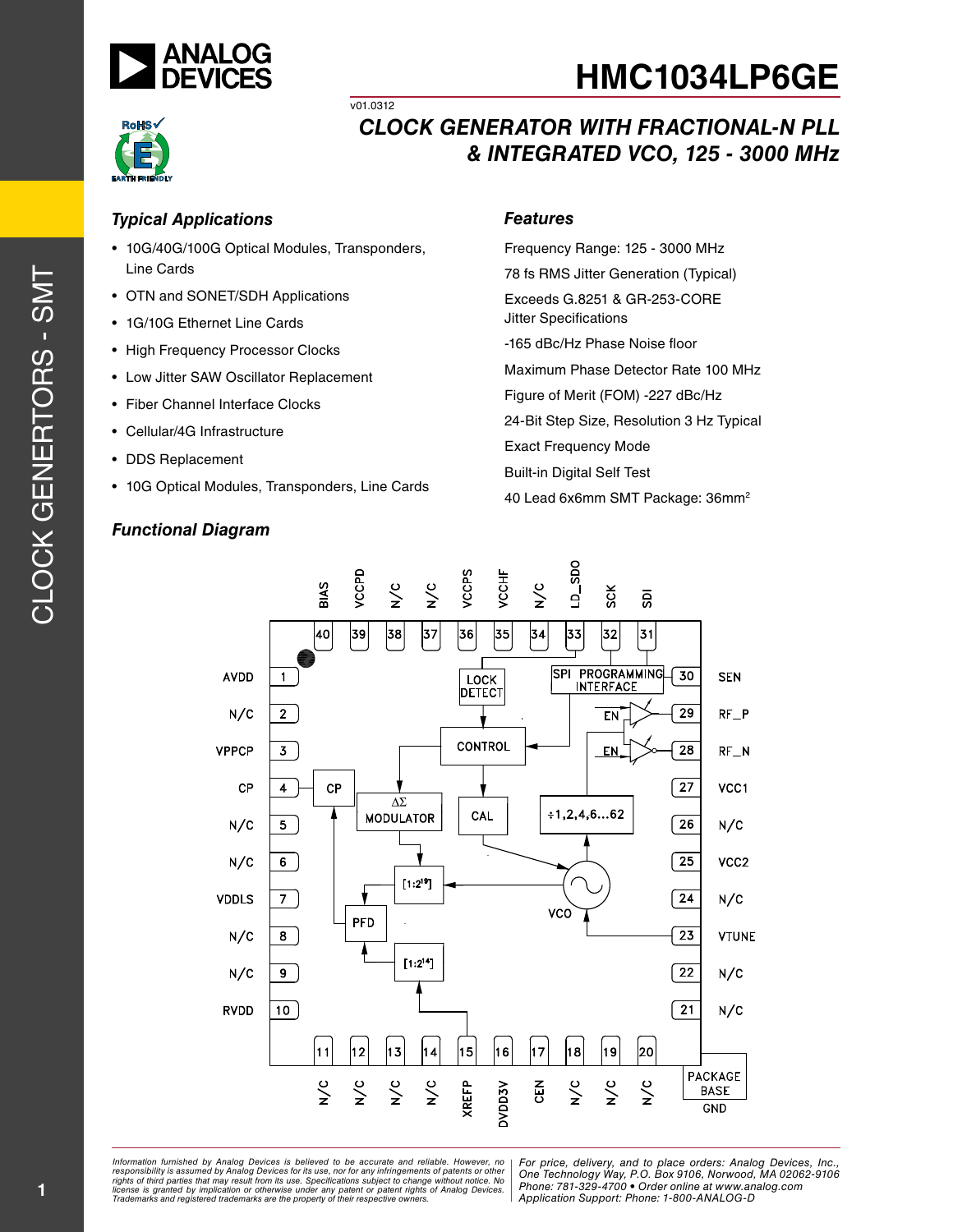



# *CLOCK GENERATOR WITH FRACTIONAL-N PLL & INTEGRATED VCO, 125 - 3000 MHz*

#### *General Description*

The HMC1034LP6GE is a low-noise, wide-band clock generator IC with a fractional-N Phase Locked Loop (PLL) that features an integrated Voltage Controlled Oscillator (VCO). The device provides differential clock outputs between 125MHz and 3GHz range. The HMC1034LP6GE features low noise Phase Detector (PD) and Delta-Sigma modulator, capable of operating at up to 100MHz, permit wider loop-bandwidths with excellent spectral performance.

v01.0312

The HMC1034LP6GE features industry leading phase noise and jitter performance, across the operating range, that enable it to improve link level jitter performance, Bit-Error-Rates (BER) and eye diagram metrics. The superior noise floor (<-165dBc/Hz) makes the HMC1034LP6GE an ideal source for a variety of applications –such as clock references for high speed data converters, physical layer devices (PHY), serializer/deserializer (SERDES) circuits, FPGAs and processors. The HMC1034LP6GE can also be used as an LO for 10G/40G/100G optical modules and transponders, as well as primary reference clock for 10G/40G/100G line cards, and for jitter attenuation and frequency translation.

The differential output of the HMC1034LP6GE includes a 2-bit output amplitude control which may be set via the SPI serial programming interface, and an output Mute function. The Delta-Sigma Modulator of the HMC1034LP6GE features Hittite's Exact Frequency Mode, which enables users to generate output frequencies with close to 0Hz frequency error.

*For theory of operation and register map refer to the "*PLLs with Integrated VCOs - RF VCOs Operating Guide*". To view the Operating Guide, please visit www.hittite.com and choose HMC1034LP6GE from the "Search by Part Number" pull down menu.*

| Parameter                             | Condition                                                                  | Min. | Typ.                           | Max.    | <b>Units</b> |
|---------------------------------------|----------------------------------------------------------------------------|------|--------------------------------|---------|--------------|
| <b>RF Output Characteristics</b>      |                                                                            |      |                                |         |              |
| <b>Output Frequency</b>               |                                                                            | 125  |                                | 3000    | <b>MHz</b>   |
| <b>Output Specifications</b>          |                                                                            |      |                                |         |              |
| Output Voltage                        | Single-Ended Swing (peak-to-<br>peak), 50 Ohm termination                  | 0.25 |                                |         | Vpp          |
| Output Amplitude Control              | Gain Setting = $00$ , F=800 MHz                                            |      | 300                            |         | mVpp         |
|                                       | Gain Setting = $01$ , $F=800$ MHz                                          |      | 450                            |         | mVpp         |
|                                       | Gain Setting = $10, F=800$ MHz                                             |      | 685                            |         | mVpp         |
|                                       | Gain Setting = $11$ , F=800 MHz                                            |      | 1.1                            |         | Vpp          |
| Output Common Mode Voltage            |                                                                            |      | <b>AC Coupling Recommended</b> |         |              |
| <b>VCO Output Divider</b>             |                                                                            |      |                                |         |              |
| VCO RF Divider Range                  | 1,2,4,6,8,,62                                                              | 1    |                                | 62      |              |
| <b>PLL RF Divider Characteristics</b> |                                                                            |      |                                |         |              |
| 19-Bit N-Divider Range (Integer)      | $Max = 2^{19} - 1$                                                         | 16   |                                | 524,287 |              |
| 19-Bit N-Divider Range (Fractional)   | <b>Fractional Nominal Divide Ratio</b><br>Varies (-3 / +4) Dynamically Max | 20   |                                | 524,283 |              |
| <b>REF Input Characteristics</b>      |                                                                            |      |                                |         |              |
| Max Ref Input Frequency               |                                                                            |      |                                | 350     | <b>MHz</b>   |
| Ref Input Voltage                     | AC Coupled <sup>[1]</sup>                                                  | 1    | 2                              | 3.3     | $Vp-p$       |
| Ref Input Capacitance                 |                                                                            |      |                                | 5       | pF           |
| 14-Bit R-Divider Range                |                                                                            | 1    |                                | 16,383  |              |

#### *Electrical Specifications, VPPCP, VDDLS, VCC1, VCC2 = 5V; RVDD, AVDD, DVDD3V, VCCPD, VCCHF, VCCPS = 3.3V Min & Max Specified across Temperature -40* °*C to 85* °*C*

[1] Measured with 100 Ω external termination. See Hittite PLL w/ Integraged VCOs Operating Guide Reference Input Stage section for more details.

[2] Slew rate of greater or equal to 0.5 ns/V is recommended, see PLL with Integrated RF VCOs Operating Guide for more details. Frequency is guaranteed across process voltage and temperature from -40 °C to 85 °C.

[3] This maximum phase detector frequency can only be achieved if the minimum N value is respected. eg. In the case of fractional feedback mode, the maximum PFD rate = fvco/20 or 100 MHz, whichever is less.

*Formation iurnished by Analog Devices is believed to be accurate and reliable. However, no Hor price, delivery, and to place orders: Analog Devices, In<br>roonsibility is assumed by Analog Devices for its use, nor for any pressult from its use. Specifications subject to change without notice. No*<br>ation or otherwise under any patent or patent rights of Analog Devices Phone: 781-329-4700 • Order online at ww *e* the property of their respective owners. **Application Support: Phone: 1-8** *Information furnished by Analog Devices is believed to be accurate and reliable. However, no*  responsibility is assumed by Analog Devices for its use, nor for any infringements of patents or other<br>rights of third parties that may result from its use. Specifications subject to change without notice. No<br>license is gr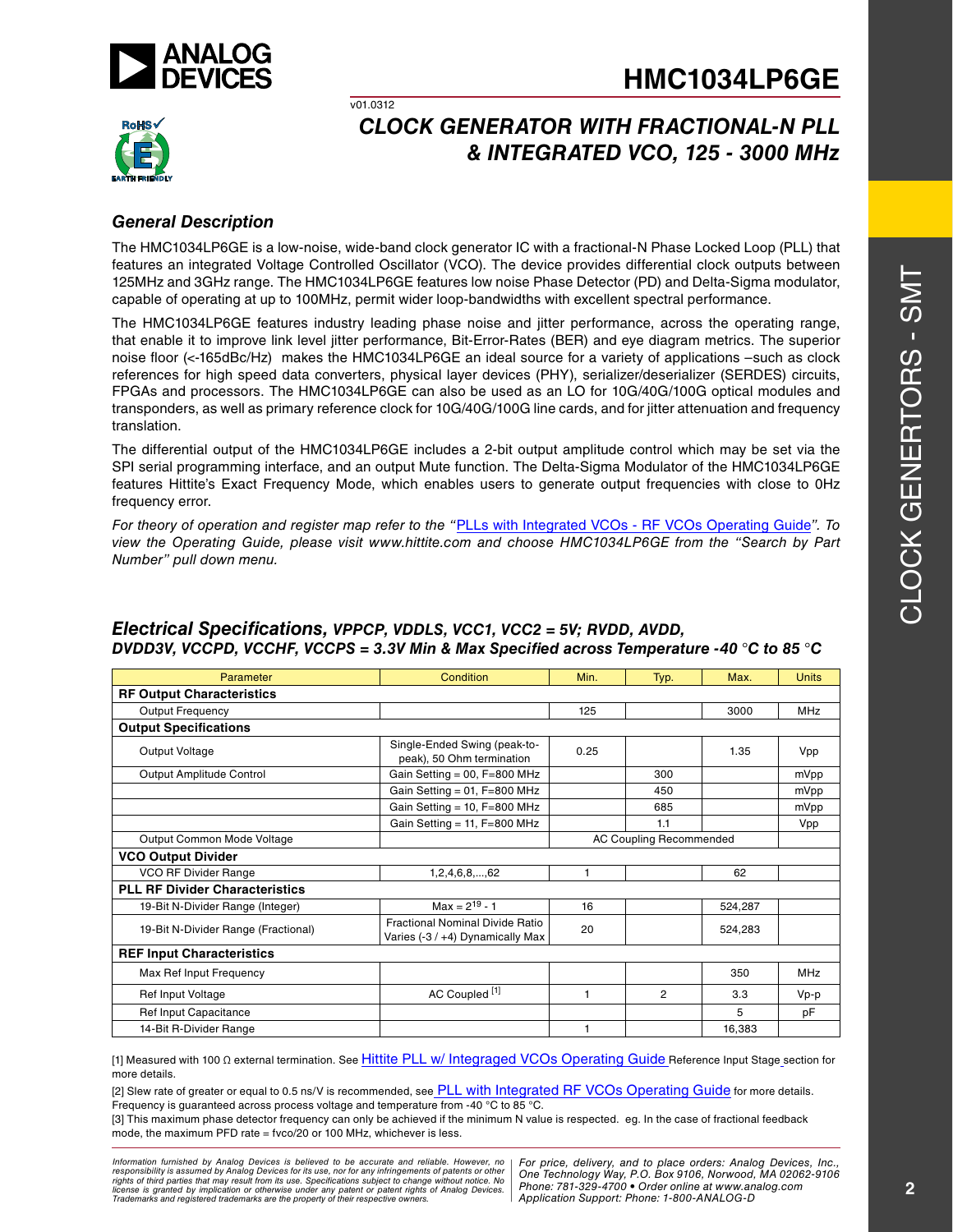



#### *Electrical Specifications (Continued)*

v01.0312

| Parameter                                                       | Condition                                                                    | Min. | Typ.            | Max. | Units      |
|-----------------------------------------------------------------|------------------------------------------------------------------------------|------|-----------------|------|------------|
| Phase Detector (PD) [2]                                         |                                                                              |      |                 |      |            |
| PD Frequency Fractional Mode B                                  | $[3]$                                                                        | DC   |                 | 100  | <b>MHz</b> |
| PD Frequency Fractional Mode A (and Register<br>$6[17:16] = 11$ |                                                                              | DC   |                 | 80   | MHz        |
| PD Frequency Integer Mode                                       |                                                                              | DC   |                 | 125  | MHz        |
| <b>Charge Pump</b>                                              |                                                                              |      |                 |      |            |
| Output Current                                                  |                                                                              | 0.02 |                 | 2.54 | mA         |
| Charge Pump Gain Step Size                                      |                                                                              |      | 20              |      | μA         |
| PD/Charge Pump SSB Phase Noise                                  | 50 MHz Ref, Input Referred                                                   |      |                 |      |            |
| 1 kHz                                                           |                                                                              |      | $-143$          |      | dBc/Hz     |
| 10 kHz                                                          | Add 1 dB for Fractional                                                      |      | $-150$          |      | dBc/Hz     |
| 100 kHz                                                         | Add 3 dB for Fractional                                                      |      | $-153$          |      | dBc/Hz     |
| <b>Output Rise Time</b>                                         | Measured from 20% to 80% of<br>Output Signal, F=800 MHz<br>Gain Setting = 00 |      |                 | 150  | ps         |
|                                                                 | Measured from 20% to 80% of<br>Output Signal, F=800 MHz<br>Gain Setting = 11 |      |                 | 250  | ps         |
| <b>Output Fall Time</b>                                         | Measured from 80% to 20% of<br>Output Signal, F=800 MHz<br>Gain Setting = 00 |      |                 | 150  | ps         |
|                                                                 | Measured from 80% to 20% of<br>Output Signal, F=800MHz<br>Gain Setting = 11  |      |                 | 250  | ps         |
| Output Duty Cycle                                               | Measured at 50% of Output<br>Signal. F=800 MHz                               | 40   |                 | 60   | $\%$       |
| <b>Logic Inputs</b>                                             |                                                                              |      |                 |      |            |
| <b>Vsw</b>                                                      | Switching threshold for logic<br>levels                                      | 40   | 50              | 60   | % DVDD     |
| <b>Logic Outputs</b>                                            |                                                                              |      |                 |      |            |
| VOH Output High Voltage                                         |                                                                              |      | <b>DVDD</b>     |      | V          |
| <b>VOL Output Low Voltage</b>                                   |                                                                              |      | 0               |      | $\vee$     |
| Output Impedance                                                |                                                                              | 100  |                 | 200  | Ω          |
| Maximum Load Current                                            |                                                                              |      |                 | 1.5  | mA         |
| <b>Power Supply Voltages</b>                                    |                                                                              |      |                 |      |            |
| 3.3V Supplies                                                   | AVDD, VCCHF, VCCPS,<br>VCCPD, RVDD, DVDD                                     | 3.0  | 3.3             | 3.5  | V          |
| 5V Supplies                                                     | VPPCP, VDDCP, VCC1, VCC2                                                     | 4.8  | 5               | 5.2  | v          |
| <b>Power Supply Currents</b>                                    |                                                                              |      |                 |      |            |
| +5V Analog Charge Pump                                          | VPPCP, VDDCP                                                                 |      | 8               |      | mA         |
| +5V VCO Core & VCO Buffer                                       | fo/1 Mode VCC2                                                               |      | 105             |      | mA         |
|                                                                 | fo/N Mode VCC2                                                               |      | 80              |      | mA         |
| +5V VCO Divider & RF/PLL Buffer                                 | fo/1 Mode VCC1                                                               |      | $\overline{25}$ |      | mA         |
|                                                                 | fo/N Mode VCC1                                                               | 80   |                 | 100  | mA         |
| $+3.3V$                                                         | AVDD, VCCHF, VCCPS,<br>VCCPD, RVDD, DVDD3V                                   |      | 52              |      | mA         |
| Power Down - Crystal Off                                        | Reg 01h=0,<br>Crystal Not Clocked                                            |      | 10              |      | μA         |
| Power Down - Crystal On, 100 MHz                                | Reg 01h=0,<br>Crystal Clocked 100 MHz                                        |      | 5               |      | mA         |
| <b>Power on Reset</b>                                           |                                                                              |      |                 |      |            |

*Formation iurnished by Analog Devices is believed to be accurate and reliable. However, no Hor price, delivery, and to place orders: Analog Devices, In<br>roonsibility is assumed by Analog Devices for its use, nor for any pressult from its use. Specifications subject to change without notice. No*<br>ation or otherwise under any patent or patent rights of Analog Devices Phone: 781-329-4700 • Order online at ww *e* the property of their respective owners. **Application Support: Phone: 1-8** Information furnished by Analog Devices is believed to be accurate and reliable. However, no<br>responsibility is assumed by Analog Devices for its use, nor for any infringements of patents or other<br>rights of third parties th

Clo

ck Genertors -

 $\mathcal{O}$  $\geq$  $\vdash$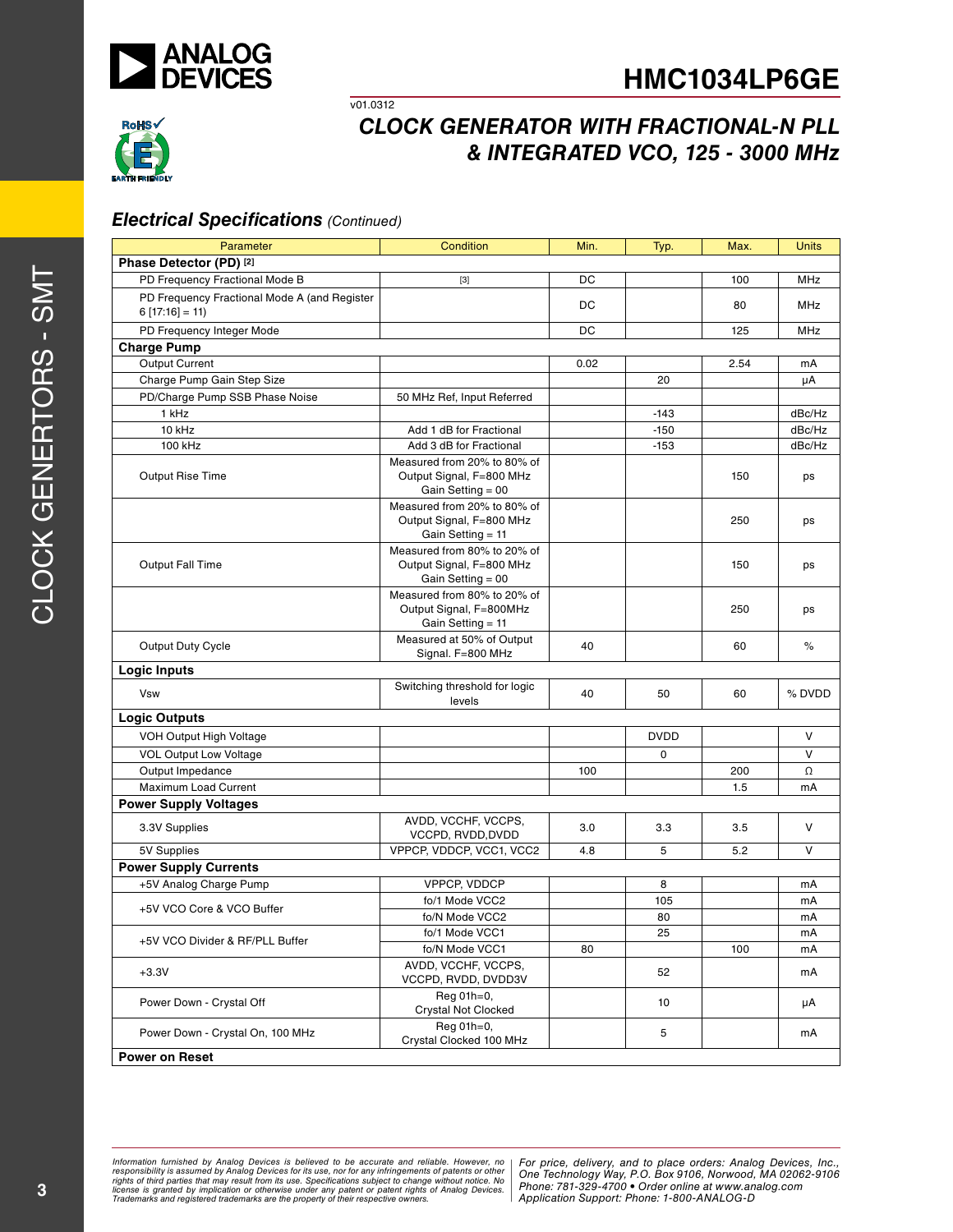



# *CLOCK GENERATOR WITH FRACTIONAL-N PLL & INTEGRATED VCO, 125 - 3000 MHz*

#### *Electrical Specifications (Continued)*

v01.0312

| Parameter                         | Condition                                                                                                                                                                                                                                                                         | Min. | Typ.   | Max. | <b>Units</b> |
|-----------------------------------|-----------------------------------------------------------------------------------------------------------------------------------------------------------------------------------------------------------------------------------------------------------------------------------|------|--------|------|--------------|
| Typical Reset Voltage on DVDD     |                                                                                                                                                                                                                                                                                   |      | 700    |      | mV           |
| Minimum DVDD Voltage for No Reset |                                                                                                                                                                                                                                                                                   | 1.5  |        |      | $\vee$       |
| Power on Reset Delay              |                                                                                                                                                                                                                                                                                   |      | 250    |      | μs           |
| <b>Figure of Merit</b>            |                                                                                                                                                                                                                                                                                   |      |        |      |              |
| Floor Integer Mode                | Normalized to 1 Hz                                                                                                                                                                                                                                                                |      | $-230$ |      | dBc/Hz       |
| <b>Floor Fractional Mode</b>      | Normalized to 1 Hz                                                                                                                                                                                                                                                                |      | $-227$ |      | dBc/Hz       |
| Flicker (Both Modes)              | Normalized to 1 Hz                                                                                                                                                                                                                                                                |      | $-268$ |      | dBc/Hz       |
| Phase Jitter RMS                  | Measured at 622.08 MHz,<br>Integration Bandwidth:<br>12 kHz to 20 MHz, 50 MHz<br>reference, fractional mode                                                                                                                                                                       |      | 118    |      | fs           |
| Phase Jitter RMS                  | Measured at 800 MHz.<br>Integration Bandwidth:<br>12 kHz to 20 MHz<br>Charge Pump (CP) Current<br>set at 2.54 mA, integer mode,<br>50 MHz reference                                                                                                                               |      | 78     |      | fs           |
| Period Jitter RMS                 | Measured at 2.46 Hz, with<br>digital sampling oscilloscope<br>and precision timebase<br>module. The total measured<br>RMS period jitter of 377 fs<br>includes both the HMC1034<br>and instrument noise. Further<br>calculations estimate HMC1034<br>RMS period jitter of <150 fs. |      | $377$  |      | fs           |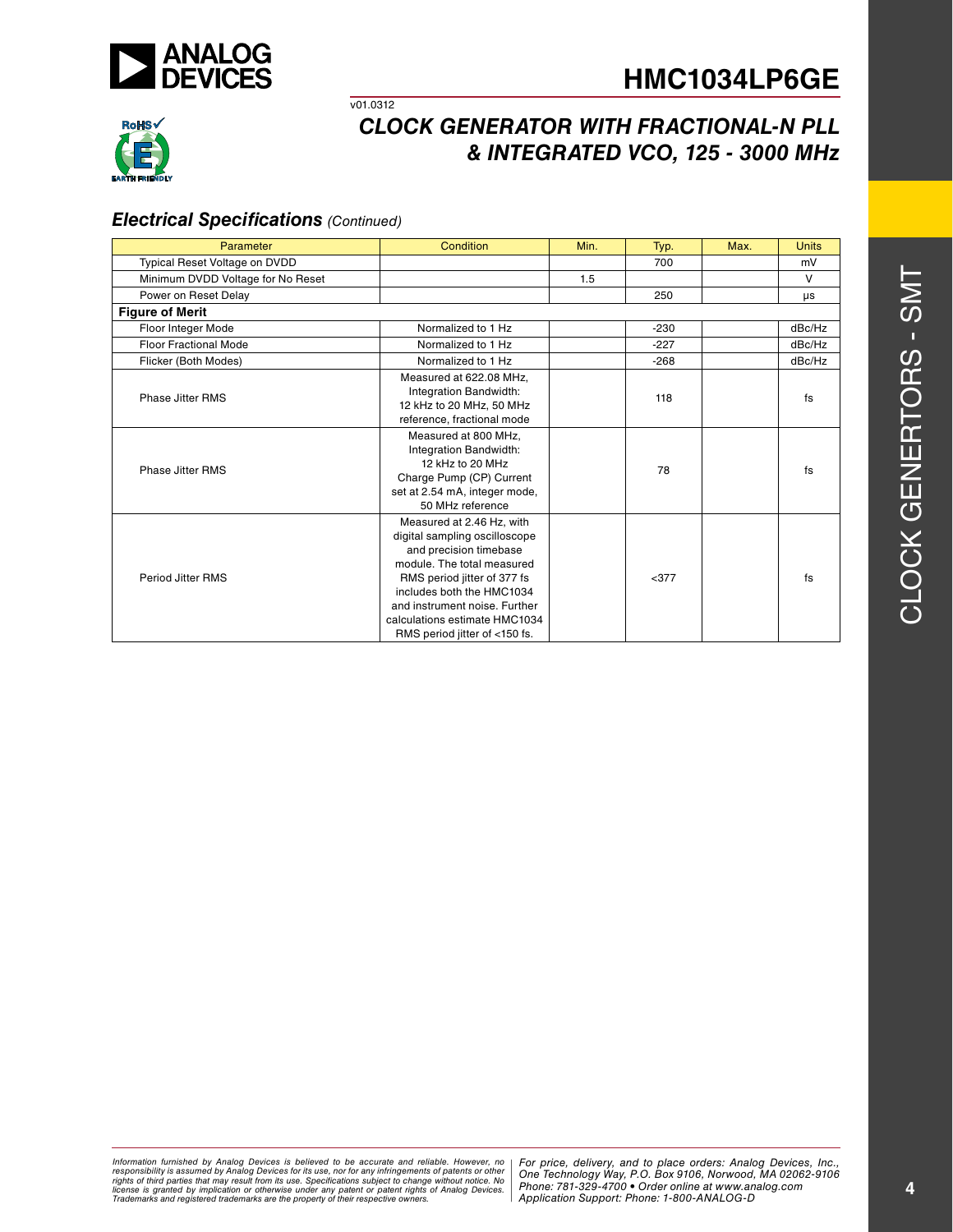



*Figure 1. Typical Closed Loop Integer Phase Noise [1]*



v01.0312

*Figure 3. Free Running Phase Noise [3]*





*Figure 2. Typical Closed Loop Fractional Phase Noise [2]*



*Figure 4. Integrated RMS Jitter [4]*



*Figure 5. Figure of Merit Figure 6. Typical Output Voltage*



[1] The PN plot is measured with 50 MHz PFD (suntsu), Loop Filter Type 1 Refer to Loop Filter Configuration Table [2] The PN plot is measured with 50 MHz PFD (suntsu), Loop Filter Type 2 Refer to Loop Filter Configuration Table [3] Free Running Phase Noise @ fout = 350 MHz

[4] RMS Jitter data is measured in fractional mode with 100 kHz Loop bandwidth using 50 MHz reference frequency from 1 kHz to 20 MHa integration bandwidth.

*Formation iurnished by Analog Devices is believed to be accurate and reliable. However, no Hor price, delivery, and to place orders: Analog Devices, In<br>roonsibility is assumed by Analog Devices for its use, nor for any pressult from its use. Specifications subject to change without notice. No*<br>ation or otherwise under any patent or patent rights of Analog Devices Phone: 781-329-4700 • Order online at ww *e* the property of their respective owners. **Application Support: Phone: 1-8** Information furnished by Analog Devices is believed to be accurate and reliable. However, no<br>responsibility is assumed by Analog Devices for its use, nor for any infringements of patents or other<br>rights of third parties th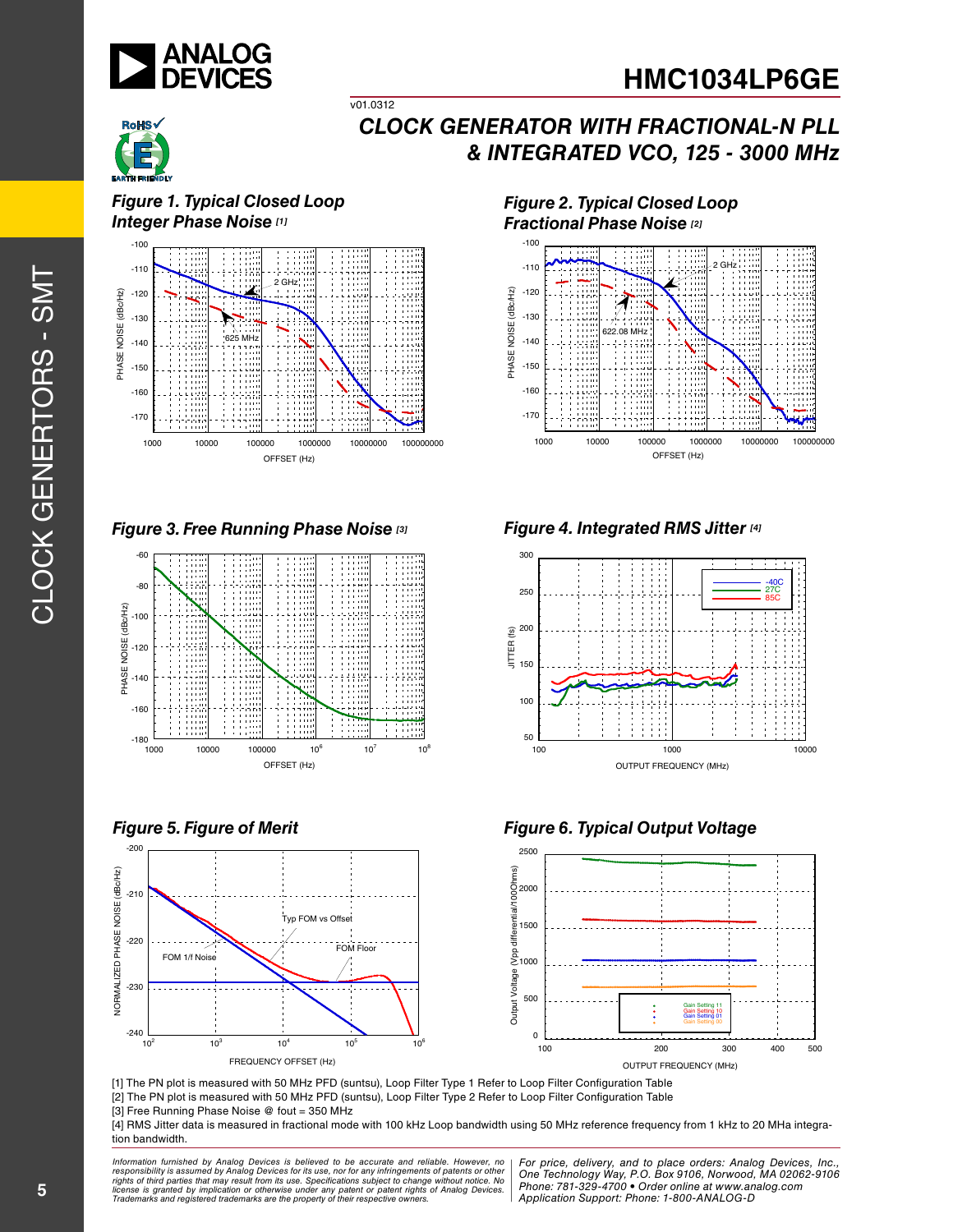



*Figure 7. Reference Input Sensitivity, Square Wave [5]*



v01.0312

### *Figure 9. Output Rise Time*



### *Loop Filter Configuration Table*

Loop Filter C<sub>1</sub>  $C<sub>2</sub>$ C3  $C<sub>4</sub>$ R3 R2 R4  $\begin{array}{c} \mathsf{R}^4 \\ (\mathsf{k} \Omega) \end{array}$  Loop Filter Design BW (kHz) (pF) (nF) (pF) (pF) (kΩ) (kΩ) R3 R4  $\mathsf{CP}$ **VTUNE** 250 | 3.9 | 15 | N/A | N/A | 2.7 | 0 | 0 R<sub>2</sub>  $C<sub>1</sub>$  $\overline{\text{c}}$ 3  $C<sub>4</sub>$ 135 | 91 | 33 | 91 | 91 | 0.82 | 1 | 1  $C<sub>2</sub>$ 74 150 27 220 220 0.82 1 1

[5] Measured from a 50 Ω source with a 100 Ω external resistor termination. See PLL with Integrated RF VCOs Operating Guide Reference Input Stage section for more details. Full FOM performance up to maximum 3.3 Vpp input voltage. [6] Measured from a 50 Ω source with a 100 Ω external resistor termination. See PLL with Integrated RF VCOs Operating Guide Reference Input Stage section for more details. Full FOM performance up to maximum 3.3 Vpp input voltage.

*Formation iurnished by Analog Devices is believed to be accurate and reliable. However, no Hor price, delivery, and to place orders: Analog Devices, In<br>roonsibility is assumed by Analog Devices for its use, nor for any pressult from its use. Specifications subject to change without notice. No*<br>ation or otherwise under any patent or patent rights of Analog Devices Phone: 781-329-4700 • Order online at ww *e* the property of their respective owners. **Application Support: Phone: 1-8** *Information furnished by Analog Devices is believed to be accurate and reliable. However, no*  responsibility is assumed by Analog Devices for its use, nor for any infringements of patents or other<br>rights of third parties that may result from its use. Specifications subject to change without notice. No<br>license is gr

*For price, delivery, and to place orders: Analog Devices, Inc., One Technology Way, P.O. Box 9106, Norwood, MA 02062-9106 Phone: 781-329-4700 • Order online at www.analog.com Application Support: Phone: 1-800-ANALOG-D*

*Figure 8. Reference Input Sensitivity Sinusoid Wave [6]*



*Figure 10. Output Fall Time*

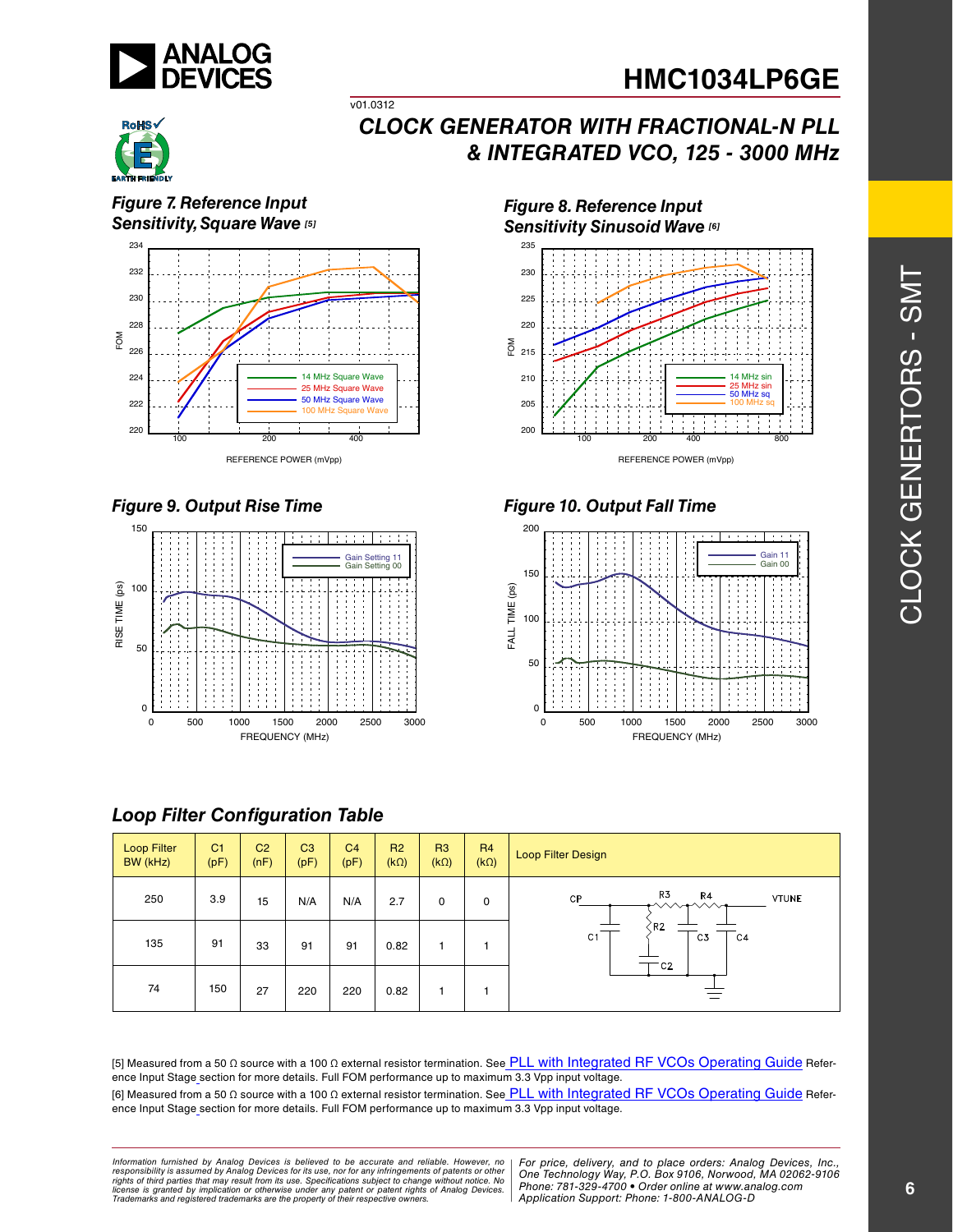



# *CLOCK GENERATOR WITH FRACTIONAL-N PLL & INTEGRATED VCO, 125 - 3000 MHz*

#### *Absolute Maximum Ratings*

| AVDD, RVDD, DVDD3V, VCCPD,<br><b>VCCHF, VCCPS</b>            | $-0.3V$ to $+3.6V$                                   |
|--------------------------------------------------------------|------------------------------------------------------|
| <b>VPPCP, VDDCP, VCC1</b>                                    | $-0.3V$ to $+5.5V$                                   |
| VCC <sub>2</sub>                                             | $-0.3V$ to $+5.5V$                                   |
| <b>Operating Temperature</b>                                 | $-40^{\circ}$ C to $+85^{\circ}$ C                   |
| <b>Storage Temperature</b>                                   | -65 $\mathrm{^{\circ}C}$ to 150 $\mathrm{^{\circ}C}$ |
| <b>Maximum Junction Temperature</b>                          | 125 °C                                               |
| Thermal Resistance $(R_{TH})$<br>(junction to ground paddle) | 20 °C/W                                              |
| <b>Reflow Soldering</b>                                      |                                                      |
| <b>Peak Temperature</b>                                      | $260^{\circ}$ C                                      |
| <b>Time at Peak Temperature</b>                              | 40 <sub>sec</sub>                                    |
| <b>ESD Sensitivity (HBM)</b>                                 | Class 1B                                             |

v01.0312

Stresses above those listed under Absolute Maximum Ratings may cause permanent damage to the device. This is a stress rating only; functional operation of the device at these or any other conditions above those indicated in the operational section of this specification is not implied. Exposure to absolute maximum rating conditions for extended periods may affect device reliability.

### *Outline Drawing*



- 
- 8. ALL GROUND LEADS AND GROUND PADDLE MUST BE SOLDERED TO PCB RF GROUND.

#### 9. REFER TO HITTITE APPLICATION NOTE FOR SUGGESTED PCB LAND PATTERN.

### *Package Information*

| <b>Part Number</b>          | <b>Package Body Material</b>                       | Lead Finish   | <b>MSL Rating</b> | Package Marking <sup>[1]</sup> |  |
|-----------------------------|----------------------------------------------------|---------------|-------------------|--------------------------------|--|
| HMC1034LP6GE                | RoHS-compliant Low Stress Injection Molded Plastic | 100% matte Sn | MSL <sub>1</sub>  | H1034<br><b>XXXX</b>           |  |
| [1] 4-Digit lot number XXXX |                                                    |               |                   |                                |  |

ormation furnished by Analog Devices is believed to be accurate and reliable. However, no | For price, delivery, and to place orders: Analog Devices, Inc.,<br>popsibility is assumed by Analog Devices for its use, not for any *pressult from its use. Specifications subject to change without notice. No*<br>ation or otherwise under any patent or patent rights of Analog Devices Phone: 781-329-4700 • Order online at ww *e* the property of their respective owners. **Application Support: Phone: 1-8** *Information furnished by Analog Devices is believed to be accurate and reliable. However, no*  responsibility is assumed by Analog Devices for its use, nor for any infringements of patents or other<br>rights of third parties that may result from its use. Specifications subject to change without notice. No<br>license is gr

*Phone: 781-329-4700 • Order online at www.analog.com Application Support: Phone: 1-800-ANALOG-D*

 $\vdash$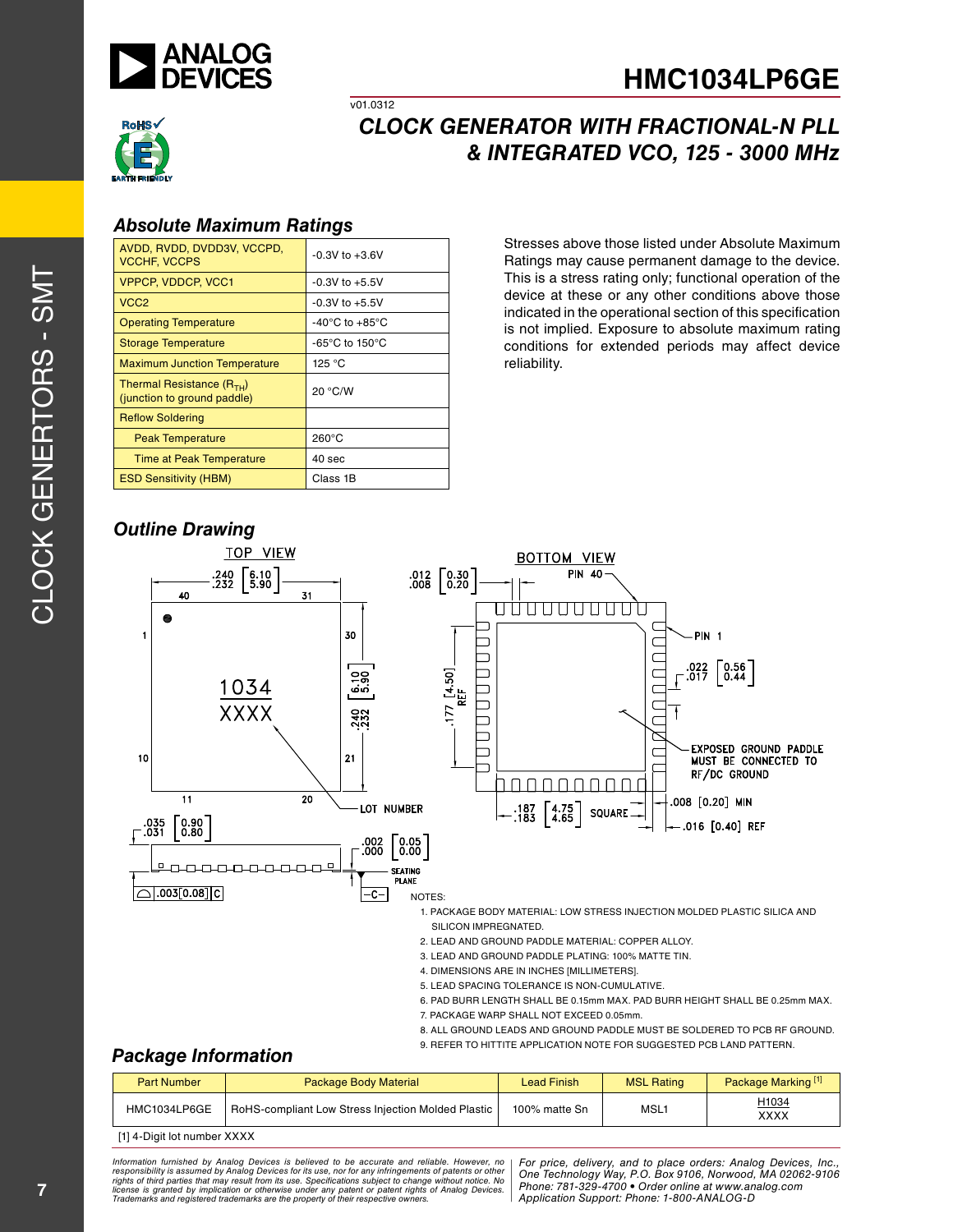

v01.0312

# **HMC1034LP6GE**



## *CLOCK GENERATOR WITH FRACTIONAL-N PLL & INTEGRATED VCO, 125 - 3000 MHz*

#### *Pin Descriptions*

| <b>Pin Number</b>                                         | <b>Function</b>  | <b>Description</b>                                                                                                                                                                                                                                                             |  |
|-----------------------------------------------------------|------------------|--------------------------------------------------------------------------------------------------------------------------------------------------------------------------------------------------------------------------------------------------------------------------------|--|
| 1                                                         | <b>AVDD</b>      | DC Power Supply for analog circuitry.                                                                                                                                                                                                                                          |  |
| 2, 5, 6, 8, 9,<br>11 - 14, 18 - 22, 24,<br>26, 34, 37, 38 | N/C              | The pins are not connected internally; however, all data shown herein<br>was measured with these pins connected to RF/DC ground externally.                                                                                                                                    |  |
| 3                                                         | <b>VPPCP</b>     | Power Supply for charge pump analog section                                                                                                                                                                                                                                    |  |
| $\overline{4}$                                            | <b>CP</b>        | Charge Pump Output                                                                                                                                                                                                                                                             |  |
| $\overline{7}$                                            | <b>VDDLS</b>     | Power Supply for the charge pump digital section                                                                                                                                                                                                                               |  |
| 10                                                        | <b>RVDD</b>      | <b>Reference Supply</b>                                                                                                                                                                                                                                                        |  |
| 15                                                        | <b>XREFP</b>     | Reference Oscillator Input                                                                                                                                                                                                                                                     |  |
| 16                                                        | DVDD3V           | DC Power Supply for Digital (CMOS) Circuitry                                                                                                                                                                                                                                   |  |
| 17                                                        | <b>CEN</b>       | Chip Enable. Connect to logic high for normal operation.                                                                                                                                                                                                                       |  |
| 23                                                        | <b>VTUNE</b>     | VCO Varactor. Tuning Port Input.                                                                                                                                                                                                                                               |  |
| 25                                                        | VCC <sub>2</sub> | VCO Analog Supply 2                                                                                                                                                                                                                                                            |  |
| 27                                                        | VCC1             | VCO Analog Supply 1                                                                                                                                                                                                                                                            |  |
| 28                                                        | $RF_N$           | Positive Output Signal (Differential)                                                                                                                                                                                                                                          |  |
| 29                                                        | RF P             | Negative Output Signal (Differential)                                                                                                                                                                                                                                          |  |
| 30                                                        | <b>SEN</b>       | PLL Serial Port Enable (CMOS) Logic Input                                                                                                                                                                                                                                      |  |
| 31                                                        | SDI              | PLL Serial Port Data (CMOS) Logic Input                                                                                                                                                                                                                                        |  |
| 32                                                        | <b>SCK</b>       | PLL Serial Port Clock (CMOS) Logic Input                                                                                                                                                                                                                                       |  |
| 33                                                        | LD SDO           | Lock Detect, or Serial Data, or General Purpose (CMOS) Logic Output (GPO)                                                                                                                                                                                                      |  |
| 35                                                        | <b>VCCHF</b>     | DC Power Supply for Analog Circuitry                                                                                                                                                                                                                                           |  |
| 36                                                        | <b>VCCPS</b>     | DC Power Supply for Analog Prescaler                                                                                                                                                                                                                                           |  |
| 39                                                        | <b>VCCPD</b>     | DC Power Supply for Phase Detector                                                                                                                                                                                                                                             |  |
| 40                                                        | <b>BIAS</b>      | External bypass decoupling for precision bias circuits.<br>Note: 1.920V ±20mV reference voltage (BIAS) is generated internally and cannot<br>drive an external load. Must be measured with $10G\Omega$ meter such as Agilent 34410A,<br>normal 10ΜΩ DVM will read erroneously. |  |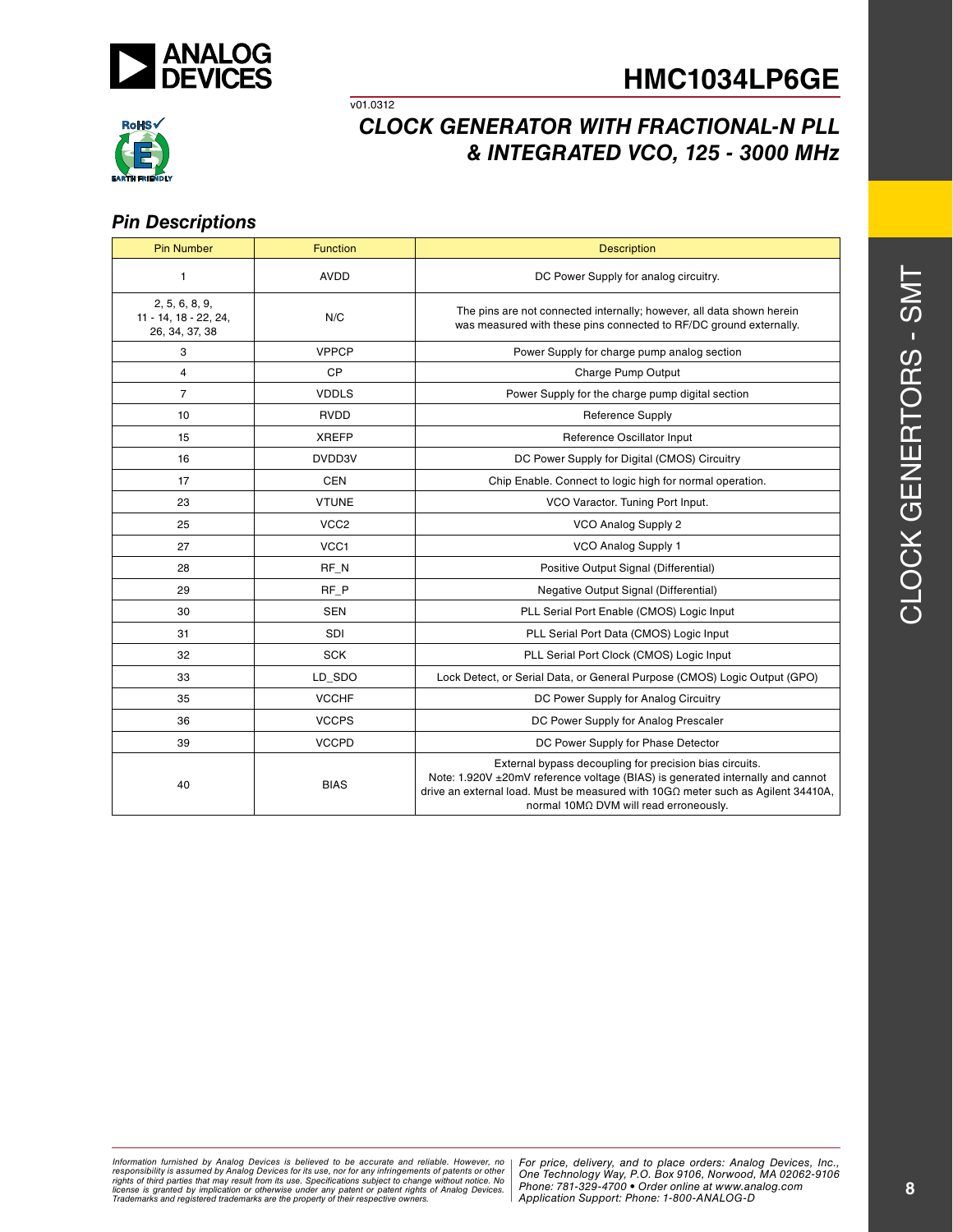



### *Evaluation PCB*



v01.0312

The circuit board used in the application should use RF circuit design techniques. Signal lines should have 50 Ohm impedance while the package ground leads and exposed paddle should be connected directly to the ground plane similar to that shown. A sufficient number of via holes should be used to connect the top and bottom ground planes. The evaluation circuit board shown is available from Hittite upon request.

### *Evaluation PCB Schematic*

*To view this* Evaluation PCB Schematic *please visit* www.hittite.com *and choose HMC1034LP6GE from the "Search by Part Number" pull down menu to view the product splash page.*

### *Evaluation Order Information*

| <b>Item</b>           | <b>Contents</b>                                                                                                                                                                                                  | <b>Part Number</b>  |
|-----------------------|------------------------------------------------------------------------------------------------------------------------------------------------------------------------------------------------------------------|---------------------|
| Evaluation PCB Only   | <b>HMC1034LP6GE Evaluation PCB</b>                                                                                                                                                                               | EVAL01-HMC1034LP6GE |
| <b>Evaluation Kit</b> | HMC1034LP6GE Evaluation PCB<br><b>USB Interface Board</b><br>6' USB A Male to USB B Female Cable<br>CD ROM (Contains User Manual, Evaluation PCB Schematic, Evaluation Software,<br>Hittite PLL Design Software) | EKIT01-HMC1034LP6GE |

ormation furnished by Analog Devices is believed to be accurate and reliable. However, no | For price, delivery, and to place orders: Analog Devices, Inc.,<br>popsibility is assumed by Analog Devices for its use, not for any *pressult from its use. Specifications subject to change without notice. No*<br>ation or otherwise under any patent or patent rights of Analog Devices Phone: 781-329-4700 • Order online at ww *e* the property of their respective owners. **Application Support: Phone: 1-8** *Information furnished by Analog Devices is believed to be accurate and reliable. However, no*  responsibility is assumed by Analog Devices for its use, nor for any infringements of patents or other<br>rights of third parties that may result from its use. Specifications subject to change without notice. No<br>license is gr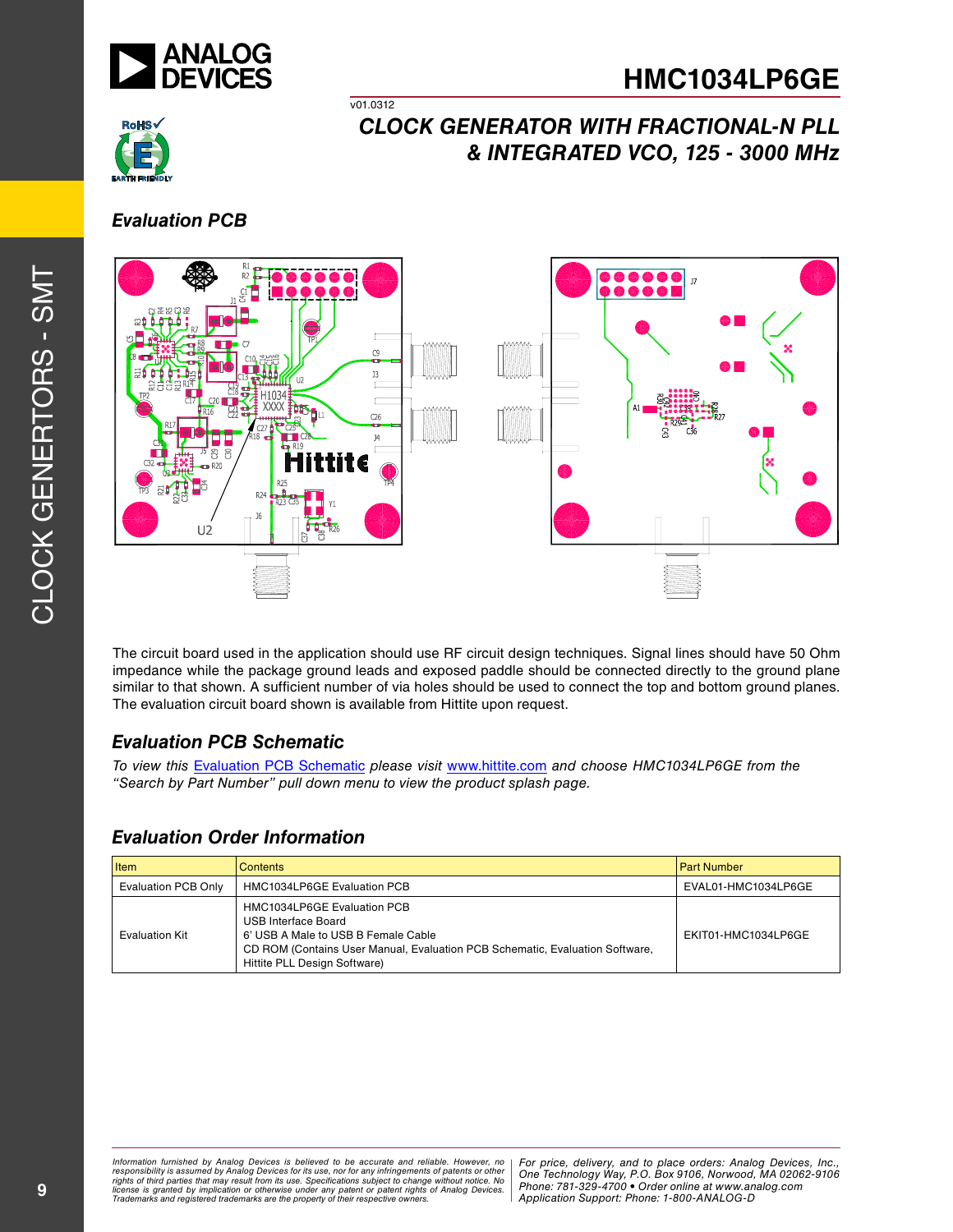



### *HMC1034LP6GE Output Stage*

A representative schematic for the HMC1034LP6GE output stage is given in Figure 10 below. The differential output buffer features adjustable amplitudes which can be set by the "Gain Setting" register values. The typical output amplitudes that correspond to each setting are provided in Figure 6.

v01.0312



*Figure 11. HMC1034LP6GE output stage*

### *HMC1034LP6GE Application Information*

The HMC1034LP6GE features a flexible Output Frequency Range (125MHz to 3000MHz), industry leading phase noise and phase jitter performance, excellent noise floor (<-170dBc/Hz), and a high level of integration. HMC1034LP6GE is ideal as a high frequency, low jitter processor clock, a clock source for high-frequency data converters or as a reference oscillator for Physical Layer Devices (PHY).

The HMC1034LP6GE can also be used as an LO for 10G/40G/100G optical modules and transponders, as a reference clock for 10G/40G/100G line cards, and for jitter attenuation and frequency translation. Synchronous Ethernet, SONET/ SDH, and OTN applications often require jitter attenuation and frequency translation on the recovered line clock.



*Figure 12. HMC1034LP6GE in a typical transmit chain*

*Formation iurnished by Analog Devices is believed to be accurate and reliable. However, no Hor price, delivery, and to place orders: Analog Devices, In<br>roonsibility is assumed by Analog Devices for its use, nor for any pressult from its use. Specifications subject to change without notice. No*<br>ation or otherwise under any patent or patent rights of Analog Devices Phone: 781-329-4700 • Order online at ww *e* the property of their respective owners. **Application Support: Phone: 1-8** *Information furnished by Analog Devices is believed to be accurate and reliable. However, no*  responsibility is assumed by Analog Devices for its use, nor for any infringements of patents or other<br>rights of third parties that may result from its use. Specifications subject to change without notice. No<br>license is gr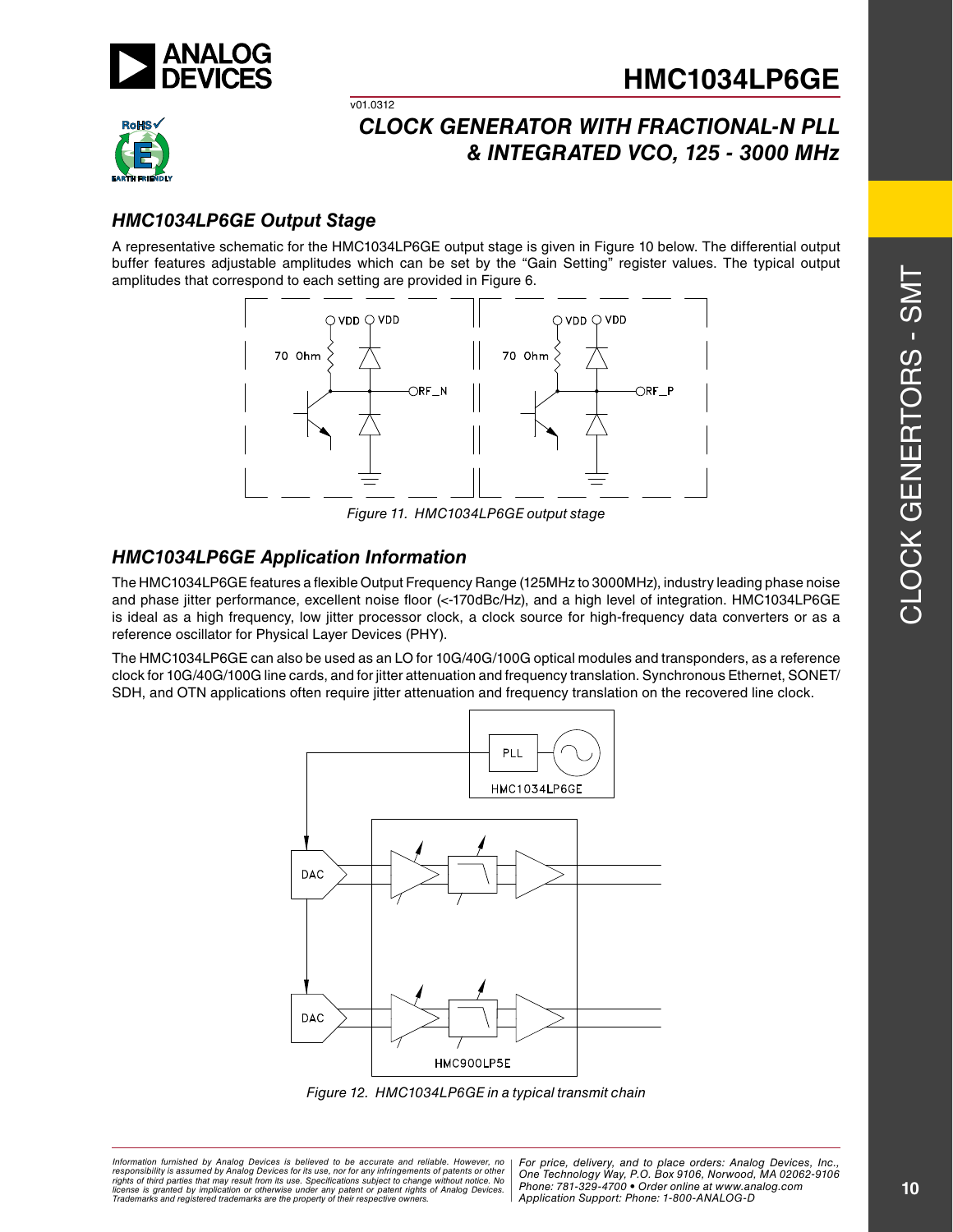



## *CLOCK GENERATOR WITH FRACTIONAL-N PLL & INTEGRATED VCO, 125 - 3000 MHz*

The HMC1034LP6GE can also be used as an LO for 10G optical modules and transponders (Figure 13), as a reference clock for 1G/10G line cards (Figure 14), and for jitter attenuation and frequency translation (Figure 15).

v01.0312

Synchronous Ethernet, SONET/SDH, and OTN applications often require jitter attenuation and frequency translation on the recovered line clock.



*Figure 13. HMC1034LP6GE used as a local oscillator (LO) for 10G modules/transponders*



*Figure 14. HMC1034LP6GE used as a reference clock for 1G/10G line cards*

ormation furnished by Analog Devices is believed to be accurate and reliable. However, no | For price, delivery, and to place orders: Analog Devices, Inc.,<br>popsibility is assumed by Analog Devices for its use, not for any *pressult from its use. Specifications subject to change without notice. No*<br>ation or otherwise under any patent or patent rights of Analog Devices Phone: 781-329-4700 • Order online at ww *e* the property of their respective owners. **Application Support: Phone: 1-8** *Information furnished by Analog Devices is believed to be accurate and reliable. However, no*  responsibility is assumed by Analog Devices for its use, nor for any infringements of patents or other<br>rights of third parties that may result from its use. Specifications subject to change without notice. No<br>license is gr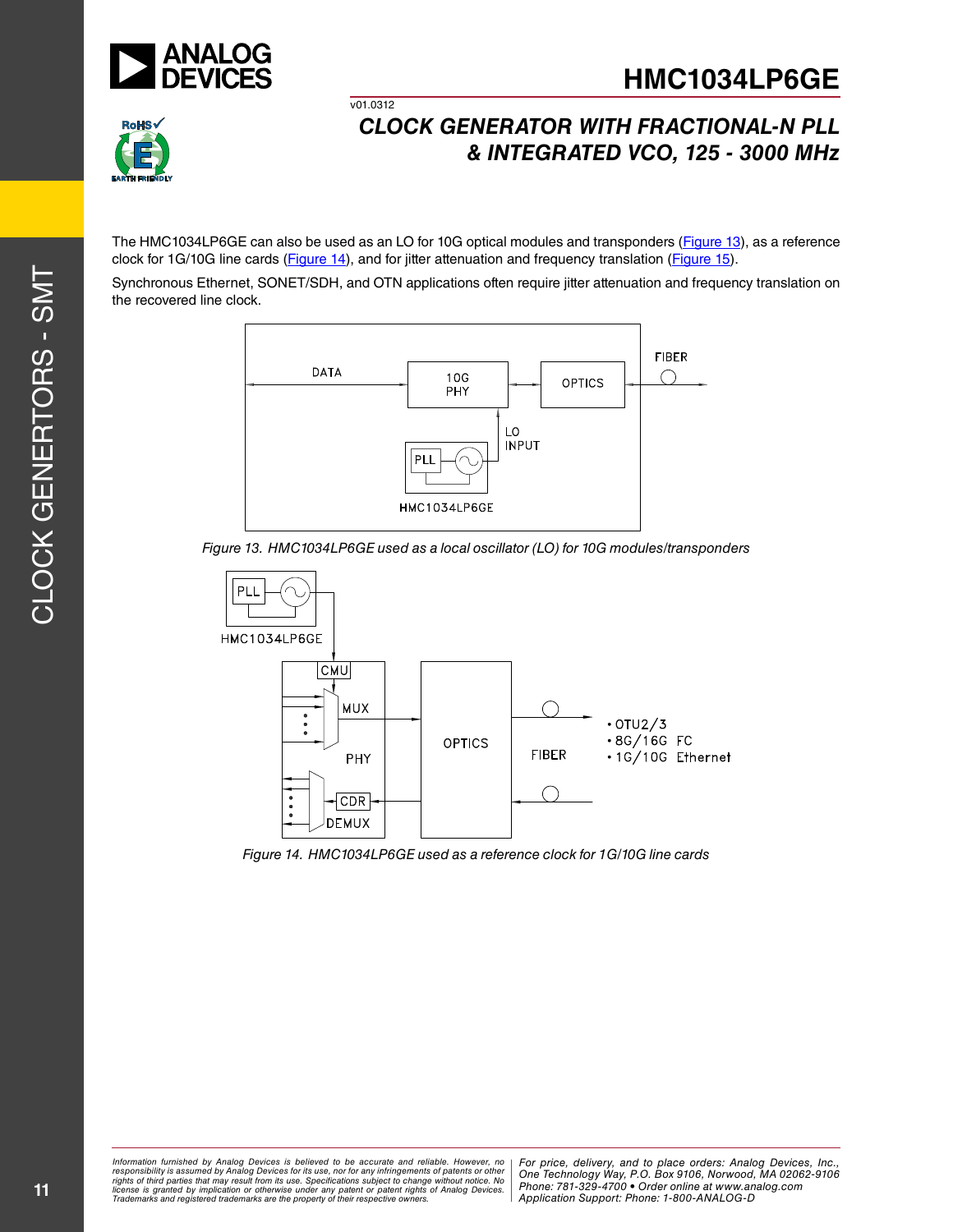



## *CLOCK GENERATOR WITH FRACTIONAL-N PLL & INTEGRATED VCO, 125 - 3000 MHz*



v01.0312

*Figure 15. HMC1034LP6GE used in a jitter attenuation application for Synchronous Ethernet & Line Timing*

*Formation iurnished by Analog Devices is believed to be accurate and reliable. However, no Hor price, delivery, and to place orders: Analog Devices, In<br>roonsibility is assumed by Analog Devices for its use, nor for any pressult from its use. Specifications subject to change without notice. No*<br>ation or otherwise under any patent or patent rights of Analog Devices Phone: 781-329-4700 • Order online at ww *e* the property of their respective owners. **Application Support: Phone: 1-8** Information furnished by Analog Devices is believed to be accurate and reliable. However, no<br>responsibility is assumed by Analog Devices for its use, nor for any infringements of patents or other<br>rights of third parties th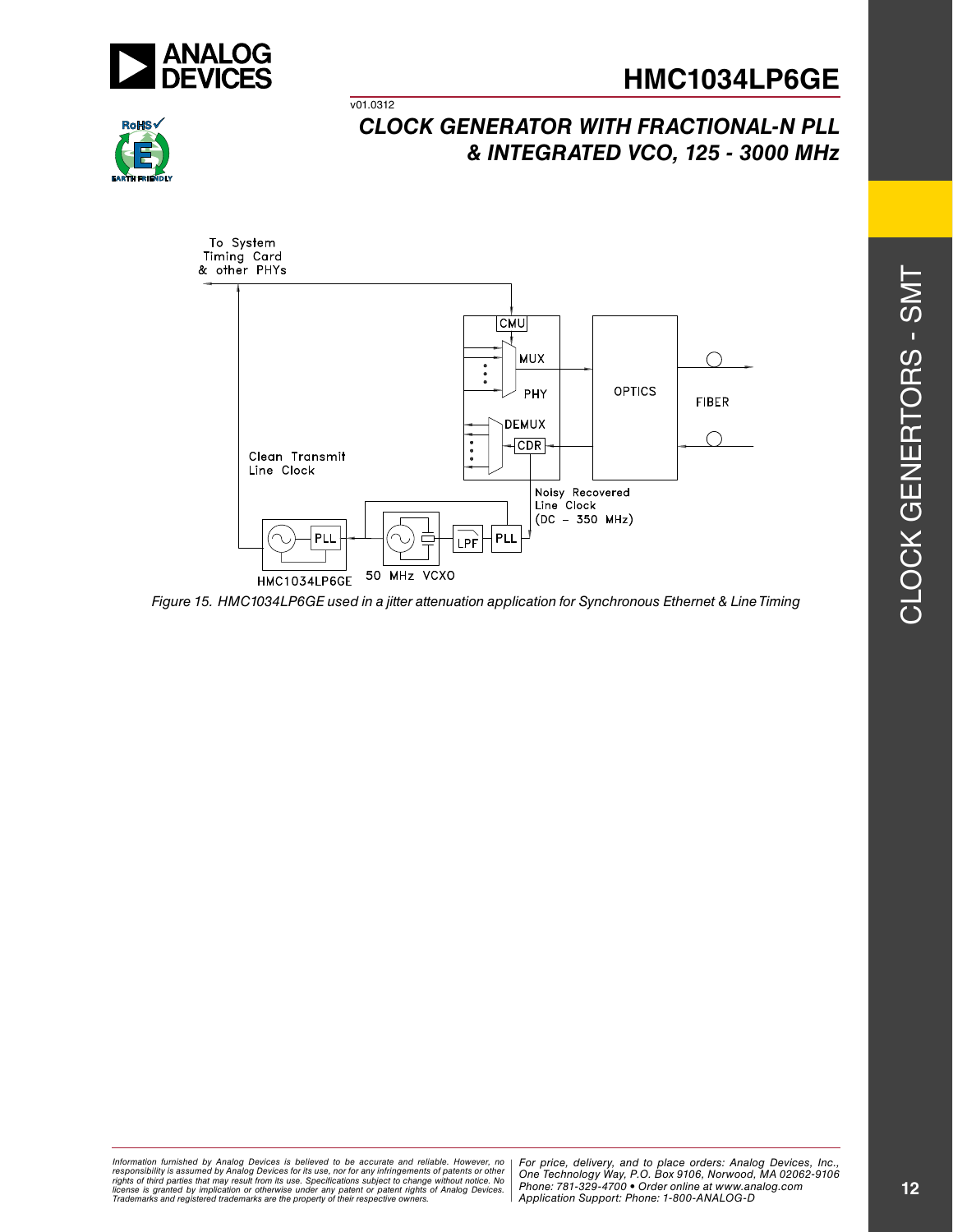



## *CLOCK GENERATOR WITH FRACTIONAL-N PLL & INTEGRATED VCO, 125 - 3000 MHz*

#### *Line and Reference Clock Rates*

| <b>OTN</b>        | <b>Line Rates (Gbps)</b> | <b>Typical Reference Clock Rates (MHz)</b> |         |
|-------------------|--------------------------|--------------------------------------------|---------|
| OTU <sub>2</sub>  | 10.709                   | 669.31                                     | 167.33  |
| OTU <sub>2e</sub> | 11.095                   | 693.44                                     | 173.36  |
| OTU <sub>1e</sub> | 11.049                   | 690.56                                     | 172.64  |
| OTU2f             | 11.317                   | 707.31                                     | 176.83  |
| OTU1f             | 11.27                    | 704.38                                     | 176.09  |
| OTU <sub>3</sub>  | 43.018                   | 2688.63                                    | 672.16  |
| OTU <sub>4</sub>  | 111.809                  |                                            | 1747.02 |
| OTU <sub>4v</sub> | 127.156                  |                                            | 1986.82 |

v01.0312

| I SONET/SDH     |          |         |        |
|-----------------|----------|---------|--------|
| STS-192/STM-64  | 9.95328  | 622.08  | 155.52 |
| STS-768/STM-256 | 39.81312 | 2488.32 | 622.08 |

| <b>Ethernet</b>   |          |        |        |  |
|-------------------|----------|--------|--------|--|
| 10GE LAN          | 10.3125  |        | 156.25 |  |
| 10GE WAN          | 9.95328  | 622.08 | 155.52 |  |
| XAUI (4 x 3.125G) | 3.125    |        | 156.25 |  |
| 40GE (4 x 10G)    | 10.3125  |        | 156.25 |  |
| 100GE (4 x 25G)   | 25.78125 | 805.66 | 156.25 |  |

| <b>Fibre Channel (FC)</b> |        |  |        |
|---------------------------|--------|--|--------|
| 10GFC                     | 10.52  |  | 164.38 |
| 16GFC                     | 14.025 |  | 212.5  |
| 32GFC                     | 28.5   |  | 425    |

*Formation iurnished by Analog Devices is believed to be accurate and reliable. However, no Hor price, delivery, and to place orders: Analog Devices, In<br>roonsibility is assumed by Analog Devices for its use, nor for any pressult from its use. Specifications subject to change without notice. No*<br>ation or otherwise under any patent or patent rights of Analog Devices Phone: 781-329-4700 • Order online at ww *e* the property of their respective owners. **Application Support: Phone: 1-8** Information furnished by Analog Devices is believed to be accurate and reliable. However, no<br>responsibility is assumed by Analog Devices for its use, nor for any infringements of patents or other<br>rights of third parties th